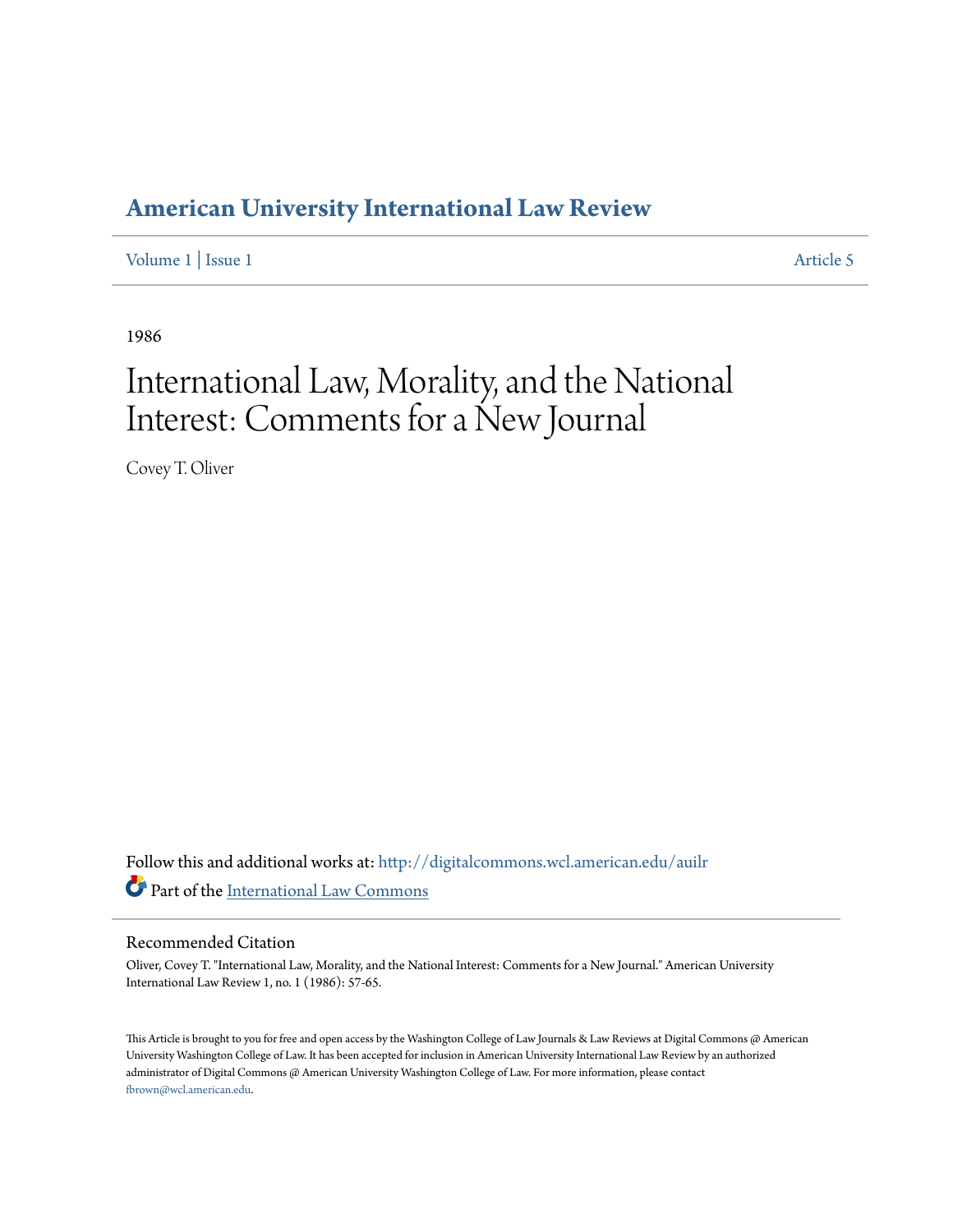### INTERNATIONAL LAW, MORALITY, AND THE NATIONAL INTEREST: COMMENTS FOR A NEW JOURNAL

#### Covey T. Oliver\*

About thirty-five years ago, as George F. Kennan recalls in the lead article of the 1985-86 winter issue of *Foreign Affairs,'* he provided a negative assessment of United States foreign policy from 1900 to 1950.2 At the end of his 1951 book, Kennan sought a unifying explanation of the faults that he had found in a half century of American statesmanship. Running "like a red skein" through these faults, he suggested, was a "legalistic-moralistic" orientation<sup>3</sup> that distorted an accurate perception of national interest and impeded the pursuit of "normal" (and preferably secret) bilateral diplomacy. The portion of his charge related to the role of international law provoked responses from various "legalists," including Professor Myres S. McDougal<sup>4</sup> and me.<sup>6</sup> We were both in the process of shifting from other subject matter<sup>6</sup> to international law.

But while international lawyers fought back, scholars and practitioners of international relations, as a professional group, had very little to say about the matter. The exception, of course, was Hans Morgenthau<sup>7</sup> and the other proponents of Central European *realpolitik,* who made Kennan their own without much attention to his submerged moralism<sup>8</sup>

4. McDougal, *Law and Power,* 46 **AM. J. INT'L** L. 102, **105-07 (1952).**

**<sup>\*</sup>** Hubbell Professor of International Law (emeritus), University of Pennsylvania, Visiting Professor, Washington College of Law, The American University, Fall **1985.**

**<sup>1.</sup>** Kennan, *Morality and Foreign Policy,* 64 FOREIGN **AFF.** 205, 205 **(1985-86).**

*<sup>2.</sup> See generally* **G. KENNAN, AMERICAN DIPLOMACY 1900-1950 (1951).**

**<sup>3.</sup>** *Id.* at **95.**

*<sup>5.</sup>* Oliver, *Reflections on Two Recent Developments Affecting the Function of Law in the International Community,* **30** TEx. L. **REV. 815, 823-34 (1951-52).**

**<sup>6.</sup>** This shift was one away from real property for both of us to international law. 7. *See generally* H. MORGENTHAU, POLITICS AMONG NATIONS (1948); Morgenthau, *Diplomacy, 55* YALE **L.J. 1067, 1080** (1946).

**<sup>8.</sup> G. KENNAN,** REALITIES **OF AMERICAN FOREIGN** POLICY **10-13** (1954). To **me,** many of Kennan's writings reveal an inarticulated moralism. While **I** was serving as an Assistant Secretary of State in the late sixties, I heard him declare on one occasion that the United States has so declined in morality in Vietnam as to have lost any claim to leadership credibility.

Morgenthau, also, became an undisguised *moraliste* as to Vietnam; *see also H.* MORGENTHAU, VIETNAM **AND THE** UNITED STATES 20 **(1965).** Reflecting on the necessity of measures tantamount to "genocide" required to win a guerilla conflict such as Vietnam, Morgenthau concluded: "War, the wanton killing of human [b]eings, can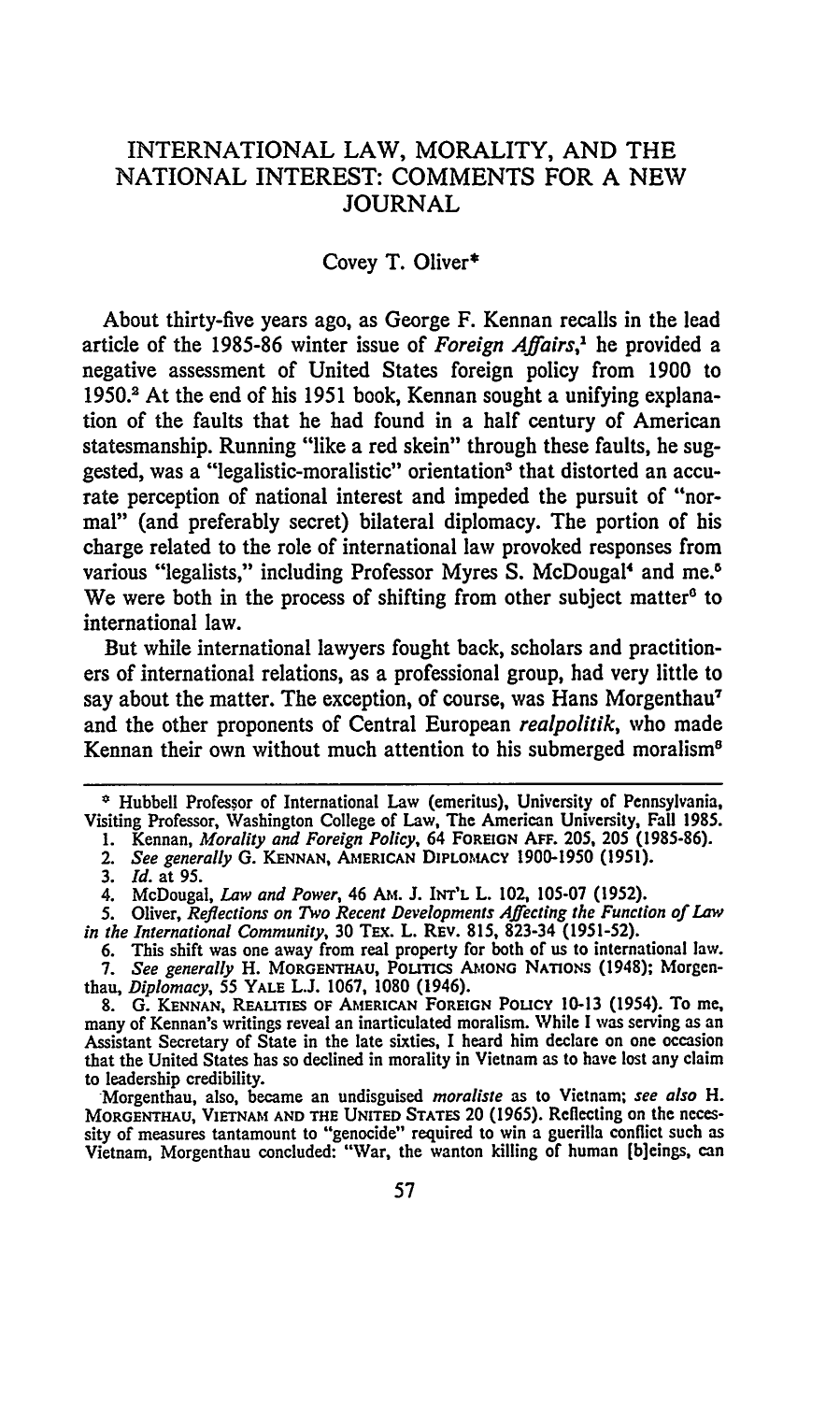or potential differences in the calculus of national interest. Meanwhile, in a second small book a few years later, Kennan, noting the fire he had drawn from lawyers, relented to the extent of finding a minimalist "almost feminine" utility for law in foreign relations and acknowledged the value of international law in those areas of international life "not concerned with such things as vital interest and military security."<sup>9</sup> Where the national interest was truly affected, however, Kennan cautioned against overstraining the capabilities of international law "beyond its scope of relevance"<sup>10</sup> and suggested as an example that "[flew people are ever going to have an abstract devotion to the principles of international legality capable of competing with the impulses from which wars are apt to arise."<sup>11</sup>

In his latest article in *Foreign Affairs,* Ambassador Kennan proposes to rearticulate and clarify his views on the proper conduct of American foreign policy. Disturbingly noteworthy, is the fact that the current essay, after a first sentence reference to the 1951 writing,<sup>12</sup> does not even *mention law at all,* but only addresses the appropriate role of morality in international relations.

Perhaps the minimalist place which Kennan assigned to the law in his amended indictment was his final appraisal of the subject. I fear, however, that the dropping of law from the recent piece means that he now gives law zero influence, unless as some species of misguided morality. The characterization of law as morality is not encouraging to those of us who perceive law as comprising a normative system linked to order and authority.<sup>13</sup>

In fairness, if Kennan gives law a zero status today, he is more justified by events than he was at the time of his earlier writings. He would be accurately reflecting the de-emphasis on the legal element in the foreign relations of the United States that has been taking place over time, but increasingly during the past five years. The public and media perceptions of international law as a viable system for normative, pub-

only be justified **by** a transcendant end; that makes a war just. There is no such end and there is no justice here. The policy-makers who are so concerned about our collective and their personal prestige might take a moment to reflect on the kind of country America will be when it emerges from so senseless, hopeless, and brutalizing a war. *Id.*

**<sup>9.</sup> G. KENNAN, REALITIES OF** AMERICAN **FOREIGN POLICY 38** (1954).

**<sup>10.</sup>** *Id.* at **39.**

**<sup>11.</sup>** *Id.* at **36.**

<sup>12.</sup> Kennan, *Morality and Foreign Policy,* 64 **FOREIGN AFF.** 205, 205 (1985-86).

**<sup>13.</sup> J. AUSTIN, LECTURE** V, in 1 **LECTURES ON JURISPRUDENCE** 167, 182-83 (R. Campbell ed. 1911). As a class, international lawyers are always sensitive to John Austin's jibe that because "law" between nations is merely set by "general opinion" or "moral sanctions," it is law "improperly so called." *Id.*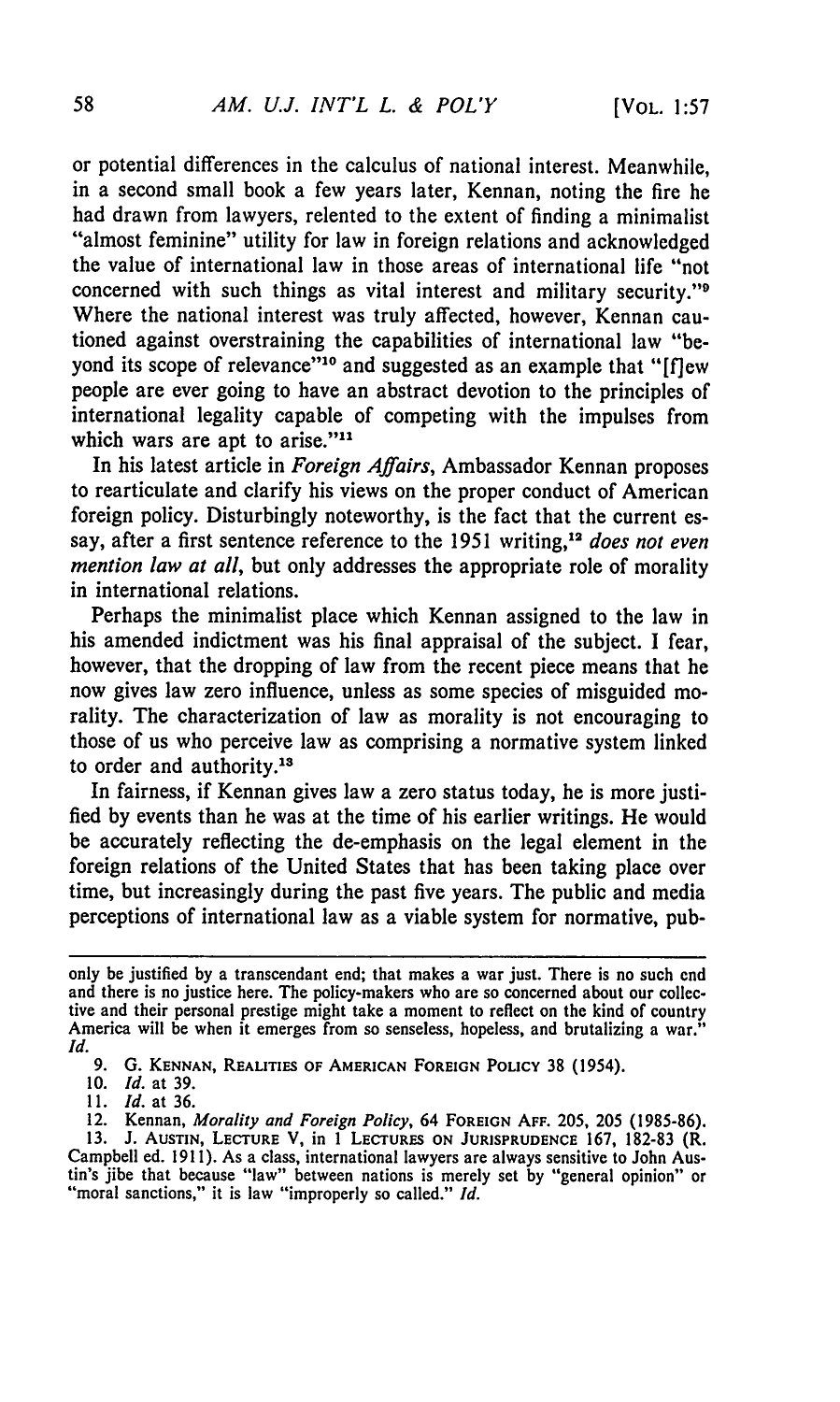lie order have declined significantly. A few years ago, for example, as President of the-American Society of International Law, I felt it necessary to speak to other international lawyers on "The Problem of Public Inattention to International Law,"<sup>14</sup> a topic that many of those in our specialized field would prefer to ignore.

The poor estate of international public law today is in large part the result of developments outside of the law with which the post World War II legal arrangements were not designed to cope: the growth of nuclear weaponry, the proliferation of new states, and the rising demands for individual and group improvements in civil and economic matters. Certain attitudes of the international legal community itself, however, have also exacerbated the present situation.

I find my criticism of thirty-five years ago still valid but of new, exponential negative effect. It is possible to identify three distinct characteristics which have each contributed to the decline of international law as a factor of weight in foreign relations. The elements are (i) evasive systemic complacency, (ii) lack of discipline as to separating law from preferences, and (iii) misarrangement of priorities as to targets for rehabilitation or expansion of legal order. Here, to explain details only briefly:

(i) A gulf exists between international legal scholars in their closets on the one hand and real world needs and challenges as to legal order on the other. It was already at absurd widths at the time of the exchanges thirty-five years ago, as my piece then showed.<sup>15</sup> The problem has grown more serious, as concentrations on structural solutions and process methodologies have flowered since 1951.<sup>16</sup> Even some of the first textbooks on international law have come to reflect more the doctrinal predilections of editors than the corpus juris itself.

(ii) Scholars and practitioners have demonstrated an astonishing lack of discipline in delineating between actual law and personal preference. In a time which is generally not ripe for rapid legal evolution, this has resulted in very broad and unscientific contentions as to what consti-

<sup>14.</sup> Unpublished luncheon address to the International Law Weekend, sponsored **by** the American Branch of the International Law Association, November **1982.**

The Executive Council of the American Society of International Law makes efforts to call greater media and public attention to subject matter covered at the annual meetings of the Society and to assist those inquiring about the legal aspects of international events to reach experts for opinions. The Society itself does not generally take positions on such issues.

<sup>15.</sup> Oliver, *Reflections on Two Recent Developments Affecting the Function of Law in the International Community,* 30 TEx. L. REV. 815, 841-42 (1951-52).

<sup>16.</sup> Oliver, *The Future of Idealism in International Law: Structuralism, Humanism, and Survivalism,* **in THE STRUCTURE AND PROCESS OF INTERNATIONAL LAw 1207, 1208-13** (R. MacDonald & D. Johnston eds. 1983).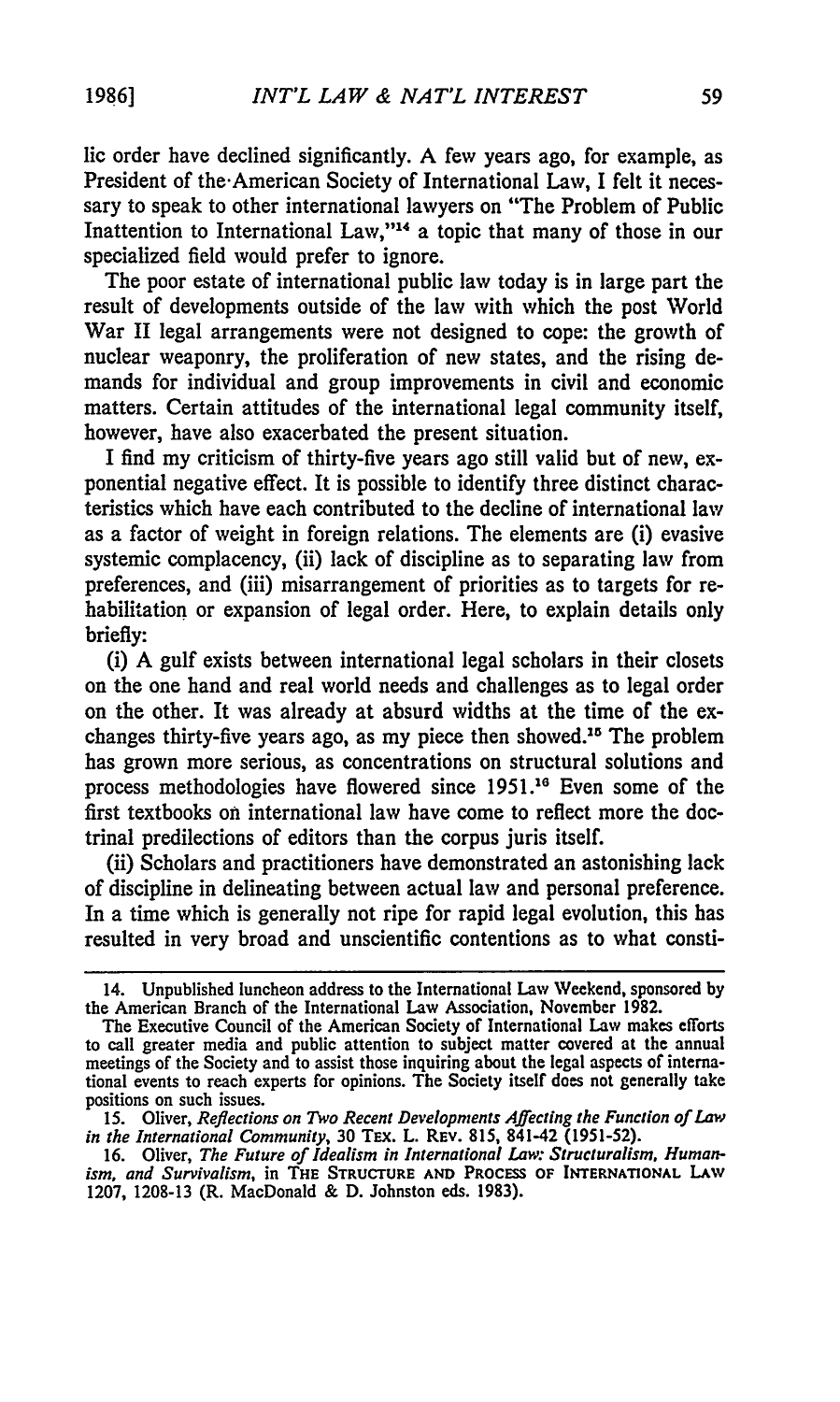tutes the *lex lata* of international law. Some recent assertions as to the content of customary international law, for example, are demonstrably untenable. On occasion, innovative advocates in the United States have actually induced not very expert municipal magistrates to reach startling conclusions as to rules of international law, finding some that in objective world terms simply do not exist. At the same time, the very fact that these dubious propositions are put forth damages the reputation of even that modest and inadequate body of international law which has evolved.<sup>17</sup> Sometimes the assertions made are so extreme and so energetically presented as to raise serious questions about the standards of professional responsibility, of the asserters, or at least as to the proponents' inability to distinguish between the validly arguable and the frivolous.

(iii) Scholars and practitioners have misarranged their priorities in exclusively targeting selected areas for their attention. While the central core of the post-World War **II** system for legal order has been crumbling, most international legal specialists have focused elsewhere, largely for understandable reasons of professional self-interest and *amour propre.* Admittedly, international legal studies is a wide **field**

Similarly, in the human rights area, see Filartiga v. Pefia-Irala, 630 F.2d 876, 884- 90 (2d Cir. 1980) (permitting a foreign national who under color of official authority allegedly perpetrated acts of torture in his country against a fellow national to be sued in United States District Court under the provisions of the Alien Tort Statute, 28 U.S.C. § 1350 (1981), which allows the bringing of a "civil action **by** an alien for a tort only, committed in violation of the law of nations or a treaty of the United States"). *But cf.* Tel-Oren v. Libyan Arab Republic, 726 F.2d 774, 808-20 (D.C. Cir. 1984) (per curiam) (Bork, J., concurring), *cert. denied,* 105 S. Ct. 1354 (1985) (reading § 1350 narrowly and arguing that the doctrine of separation of powers should be seen to limit the effect of the statute to violations of international law actionable in 1789 or violations explicitly providing a private right of action. Finding, however, that the "law of nations" in 1789 did not provide for a private right of action).

An extreme instance of over-extension by well-meaning activists is Von Dardel v. Union of Soviet Socialist Republics, 623 F. Supp. 246, 259 **(D.D.C.** 1985) (holding that the United States court had subject matter jurisdiction under § 1350 and the Foreign Sovereign Immunities Act where the Soviet Union allegedly seized Swedish diplomat Raoul Wallenberg in Budapest in 1945 and has since detained him). As the U.S.S.R. did not choose to appear, the default judgment is not reviewable by the D.C. Circuit, which under *Tel-Oren, supra,* would probably reverse. *See generally* RESTATE-**MENT** (REVISED) **FOREIGN** RELATIONS LAW OF **THE UNITED** STATES, Tentative Final Draft No. 6, (April 12, **1985) Ch. 1,** Introductory Note, and §§ 101-03 (supporting the view that rules of customary international law require good faith estimates of what the International Court of Justice would say they are).

**<sup>17.</sup>** *See* Oliver, *Legal Remedies and Sanctions,* in **INTERNATIONAL LAW OF STATE RESPONSIBILITY FOR INJURIES TO ALIENS 61,** 68-70 (R. Lillich **ed.** 1983) (noting overstatement of customary international law by divested owners of nationalized property who have sought to claim that the act of nationalization is null in domestic suits against purchasers for value from the nationalizing state overstate customary international law).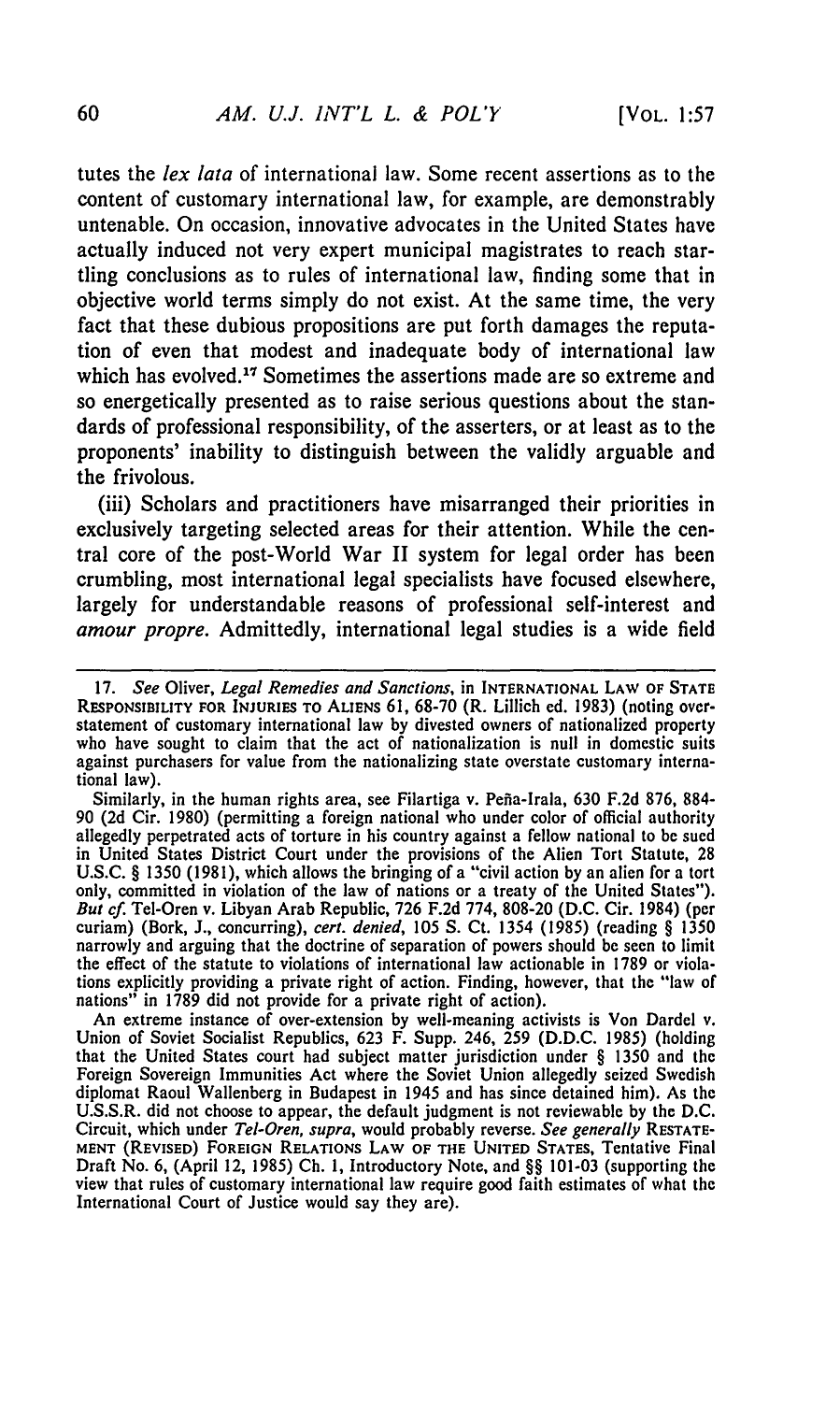and does require internal specialization. Some areas of specialization do hold out greater possibilities for progress and success and are therefore more attractive and more satisfying to some international lawyers than others. Certain aspects of international law governing trade or human rights come to mind in this vein. But achievements, real or believed, in these specialties should not exclude action-linked concern about and attention to the fundamental needs of world public order. The major priority today must be for the international legal community to focus on the basic problems of world societal will-to-peace and order. Secondarily then, there ought to be emphasis as well on particular specialties that have enjoyed some degree of success in the recent past.

Out of impatience, ignorance, backwardness, or chauvinistic malevolence, the wielders of power in the world community--who have certainly not been the international lawyers as such-have gone a long way toward dismantling the grand design for world order that was put into place after World War II. That design envisioned a network of regional and international fora for the coordination of activities undertaken in compliance with certain universally accepted principles. In recent times, particularly, we have seen in American foreign policy operations a persistent unilateralism that is absolutely inconsistent with the attempts at collaborative decision-making that the order systems formally in place require.

The Soviet Union, of course, has turned out almost never to have loyally supported the post-1945 system, while with devilish cleverness it has avoided worldwide condemnation for its social misconduct and violations of legal norms both at home and abroad. For many years, through energetic multilateral and bilateral diplomacy, the democratic and inherently humanistic United States managed to meet and counter Soviet threats and influence. But the United States no longer seems to try very seriously to present its true (and inherently attractive) face in international affairs. Recently, reflecting to a degree the ideological **fix**ation of a far right Administration, the United States, instead of competing with the Soviet Union by maintaining marked contrasts, has copied it in superpower unilateralism, ideological determinism, armed displays, and ever broader characterizations of "national interests," chiefly as to "security."

The last of these brings us back to Kennan's current essay. What *is* the national interest of the United States, or of any other state not bent upon expansionistic hegemony? How strong are the voices today that would insist that the existence of an effective world order system (at the reasonable price of loyalty to its rules) is actually a high-ranking, if not superior, national interest of the United States? What degree of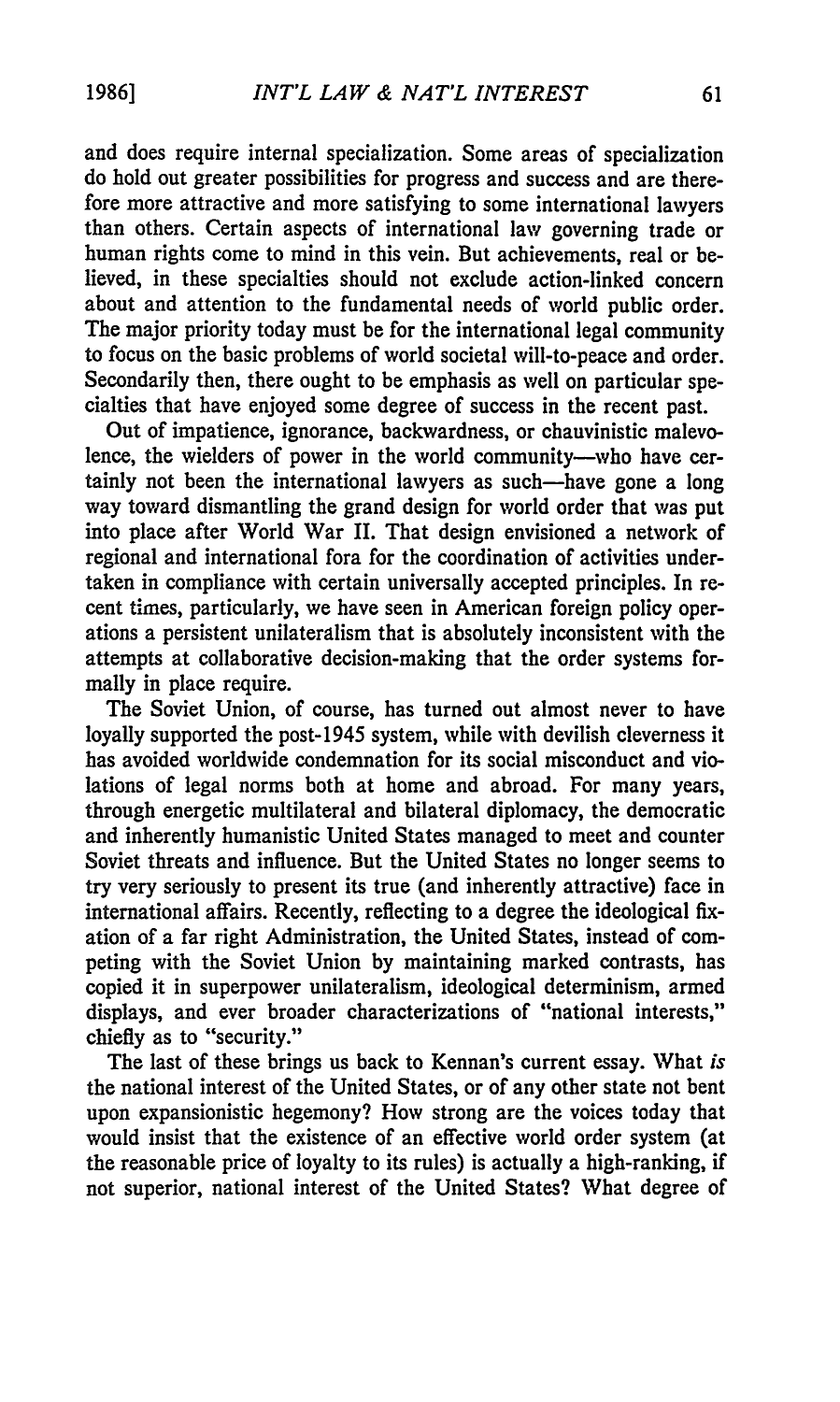national interest value should be given to leading the world to peace and democracy through a political morality of liberty and a social morality of greater equalities amongst peoples? **Why** would such a value be recognized? National interest? Morality? Both?

Several careful readings of Kennan's essay lead me to the conclusion that while he is not prepared to admit moral (query: legal?) considerations into the calculus of *governmental* national interest, he does develop a moral principle somewhat indirectly which dictates honesty and non-interventionism vis-a-vis other countries. Three excerpts seem relevant to the above conclusion.

In the first excerpt, Kennan offers a classical definition of national interest that Frederick the Great could easily agree with, as well as the pre-Vietnam Morgenthau,<sup>18</sup> et al.: "The interests of the national society for which government has to concern itself are basically those of its military security, the integrity of its political life and the well-being of its people."<sup>19</sup> In a second quote Kennan addresses the proper role of morality in United States foreign policy:

When we talk about the application of moral standards to foreign policy, therefore, we are not talking about compliance with some clear and generally accepted international code of behavior. If the policies and actions of the U.S. government are to be made to conform to moral standards, *those standards are going to have to be America's own, founded on traditional American principles of justice and propriety. When others fail to conform to those principles, and when their failure to conform has an adverse effect on American interests, as distinct from political tastes, we have every right to complain, and, if necessary, to take retaliatory action.20*

This quote more than hints that Kennan rejects any internationalization of morality or law and that he flatly supports unilateral retaliation (necessarily a type of intervention) if America's "moral standards" are departed from and the national interest is thereby affected.

The political costs of such patently illegal action under existing international arrangements seemingly are not taken into account, except possibly **by** indirection in a third excerpt:

The above are only a few random reflections on the great question to which this paper is addressed. But they would seem to suggest, in their entirety, the outlines of an American foreign policy *to which moral standards could be more suitably and naturally applied than to that policy which we are conducting today. This would be a policy founded on recognition of the national interest, reasonably*

<sup>18.</sup> *See generally* H. MORGENTHAU, POLITICS AMONG NATIONS (1948); Morgenthau, *Diplomacy,* 55 YALE L.J. 1067 (1946).

<sup>19.</sup> Kennan, *Morality and Foreign Policy,* 64 **FOREIGN AFF.** 205, 206 (1985-86). 20. *Id.* at 208 (emphasis added, **except for** the word "interests").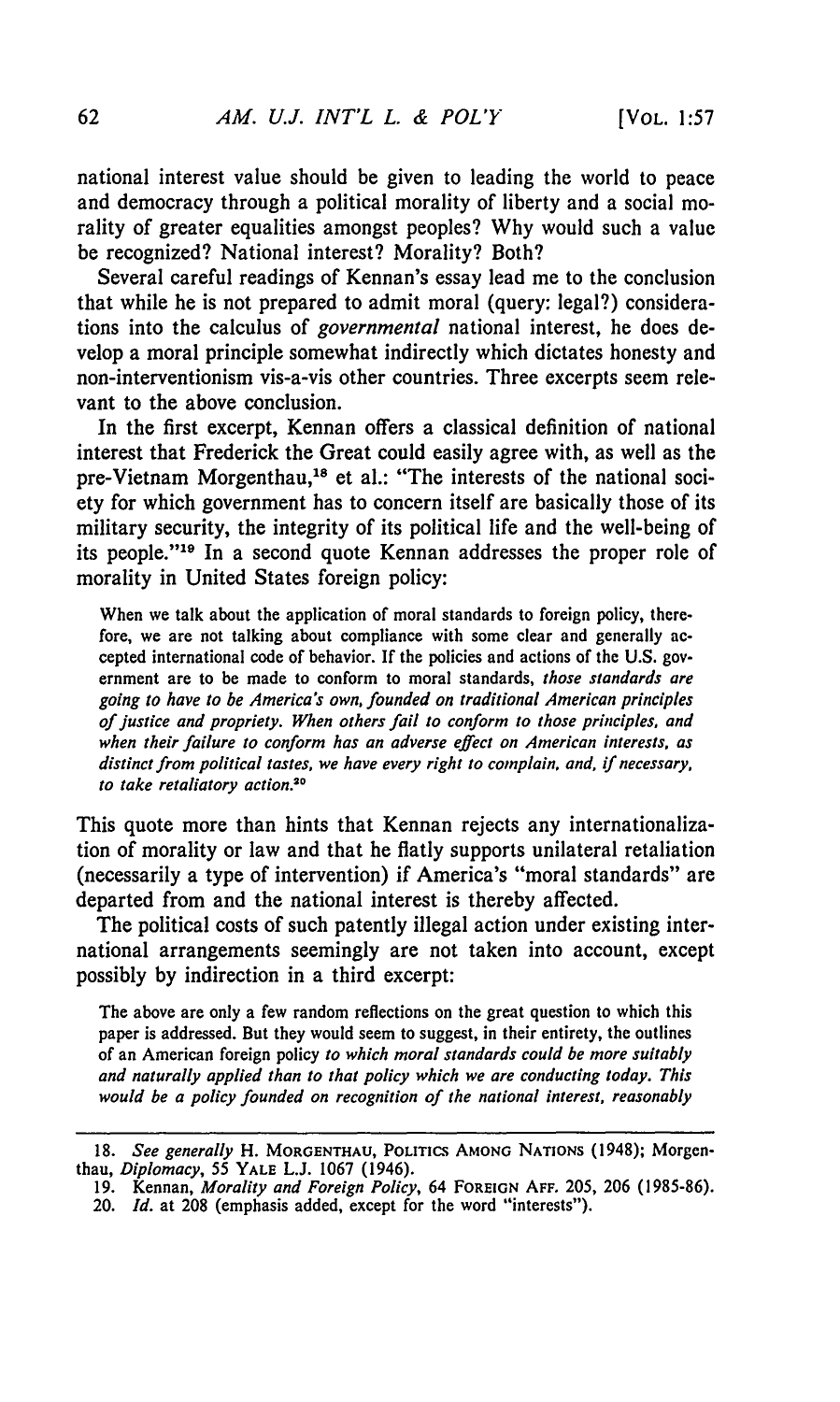*conceived,* as the legitimate motivation for a large portion of the nation's behavior, and prepared to pursue that interest without either moral pretension or apology.<sup>21</sup>

In this final excerpt, Kennan implicitly draws a national interest line between himself and the Reagan Administration as to unspecified events: Grenada? Nicaragua? Withdrawal *in medias res* from the World Court proceeding? Battleship bombardment of the hills behind Beirut? Aerial attacks on Libya? What are these moral standards that "could be more suitably and naturally applied"?<sup>22</sup> I fear that even after thirty-five years, Kennan still finds most of what he would call acceptable morality in the discipline of classic, non-exhoratory, no-whistleblowing-as-to-illegality, old-fashioned bilateral diplomacy.

The major defect in his reasoning lies in the calculus of the national interest. This is especially true of the insufficient weight given to the reputation in the eye of history of a major country that is currently letting both law and morality fall out of its foreign policy on covert ideological and trumpeted national security grounds.

Mindful of Kennan's still tremendous influence on foreign affairs thinking, including that of the younger generation now in various conditioning phases,<sup>23</sup> the problems left open by his current restatement of his older position need to be aired. But even in criticism, I feel that he does offer some wise counsels of moderation-whether he thinks them moral or not-in an epoch of "gun-ho"<sup>24</sup> visceralists of the *genus Kirkpatrickenia* and penny-ante players of power politics on the ground in Central America even though the high-stakes table is elsewhere.

For the workers on and readers of a new journal of international law, I offer an alternative perception to Kennan's assumption. If I have read accurately between the lines of his *Foreign Affairs* essay, he makes the assumption that the 1945 international politico-legal system is too dead even to mention. My view is that, as in Kipling's poem *If,* rebuilding is in order-and it is not necessarily or best to be done by "worn out hands."25

Before rebuilding can begin, we must first have realistic and accurate appraisals of the losses suffered. Then we must inquire why the failures

<sup>21.</sup> *Id.* at 217 (emphasis added).

<sup>22.</sup> *See supra* note 21 and accompanying text.

<sup>23.</sup> *See Kennan, Morality and Foreign Policy, 64 FOREIGN AFF. 205, 217 (1985-***86)** (in opening his present discussion of morality and foreign policy, Kennan refers to demands, particularly from the younger generation, that he should make clearer his views on the relationship of moral considerations to American foreign policy).

<sup>24.</sup> **A** grim pun, not a printer's error!

**<sup>25.</sup>** Kipling, *If,* in **RUDYARD KIPUNG'S** VERsE 645 **(1919).**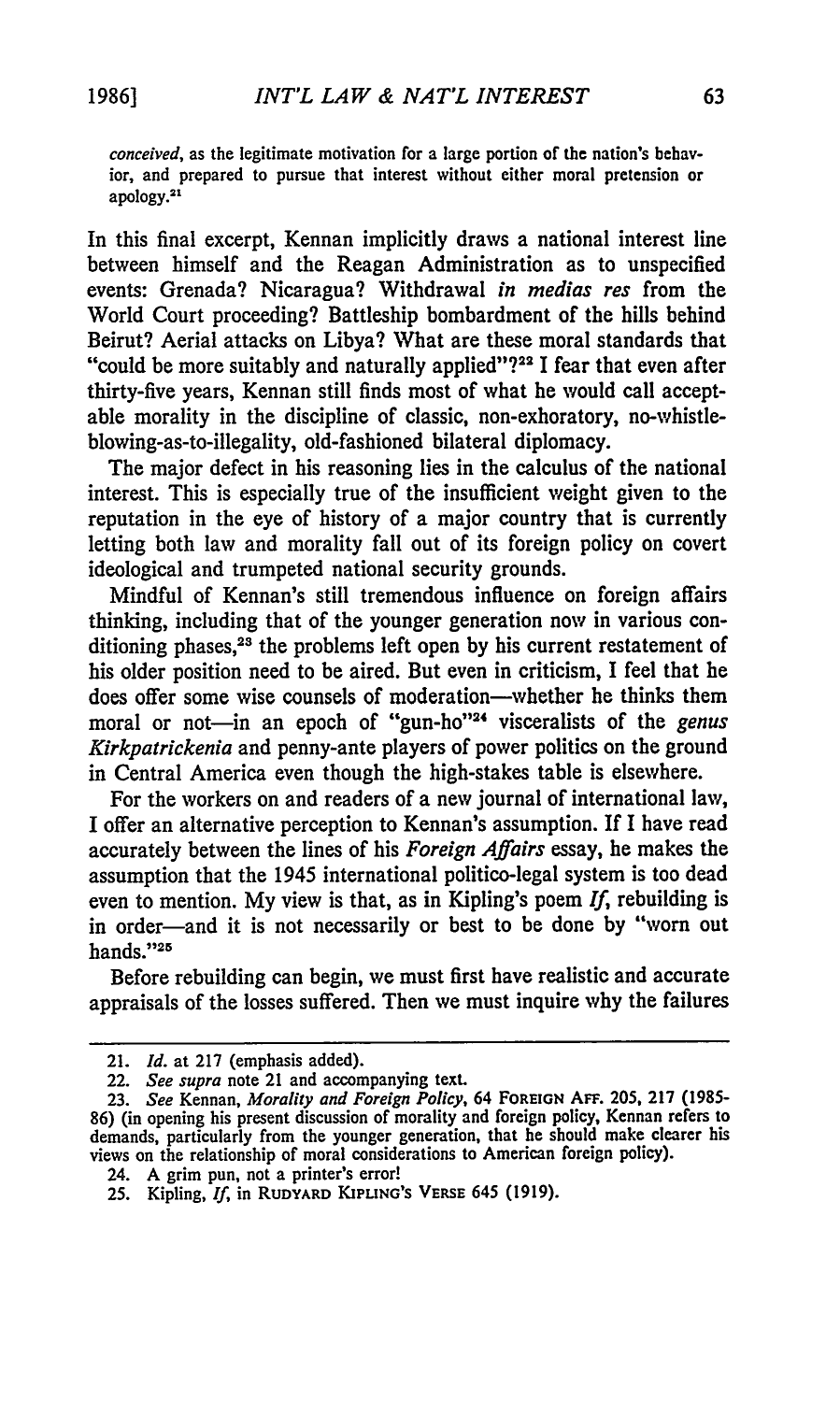occurred. What were the unforeseen stresses? Can they be met by rebuilding or do they require scrapping the old and going to something new?

Of course, Kennan might say, why bother to either rebuild or to make a new start? Why not leave the world the way it is, a world that in fact is essentially unchanged as to diplomacy, law, and international politics from the world of two centuries before the present?

It might be fair, were this question to be asked to respond: can the species reasonably be expected to survive in any state of civilization if we do not do something soon? Kennan, the author of the Containment Policy<sup>26</sup> does not look upon the steadily intensifying threats to survival-now moving rapidly from superpower nuclear adventurism. through the dreadful risks of nuclear proliferation amongst rogue states, to the new horrors resulting from organized violence by overtly non-governmental groups.

If we recognize the risk of non-survival of the species, is it not fair to ask, what then is needed for survival? Threat-related order-structure, rather than an at-the-instant protective response seems essential. Creating legal structure is no problem, so long as one does not think that creating structures to deal with problems ends them. But something more is needed than the instinct for survival and the capacity to create paper arrangements. It is the will to save mankind from itself. This calls for a degree of idealism far beyond Ambassador Kennan's implicit ideal of proper and honest diplomacy. It calls for nothing less than a *planetary societal morality.* Perhaps Kennan dropped law from his recent essay because he assumed correctly that living, enduring law must be based on an underlying morality, one that, except for some limited expansion, he still rejects today.

The slide to imminent threat of total destruction has been so steep that it is not certain that "mutually assured survival" is even possible. If the urgency and the stark need for it can be made a first charge on humans, then a legal system designed to ensure survival might come just in time, provided the nation-state system does not obstruct too much. Such non-obstruction by states urgently requires the conceptualization of state "national interest" to include survival of people and

<sup>26.</sup> *See X, The Sources of Soviet Conduct,* 25 **FOREIGN AFF.** 566-82 (1947) (the so-called "X-Article" which formed the basis of the containment policy, which was written **by** George Kennan under the pseudonym "X"); *see also* **G. KENNAN, MEMOIRS** 1925-1950 547-59 (1967) (describing the "X-Article" and its beginning as a telegraphic message from Moscow on 22 February 1946); **U.S. DEP'T** OF **STATE,** 4 FOR-**EIGN RELATIONS OF THE UNITED** STATES: DIPLOMATIC PAPERS 1944 902-14 (1966) (further elaborating upon the containment policy originating in the "X-Article").